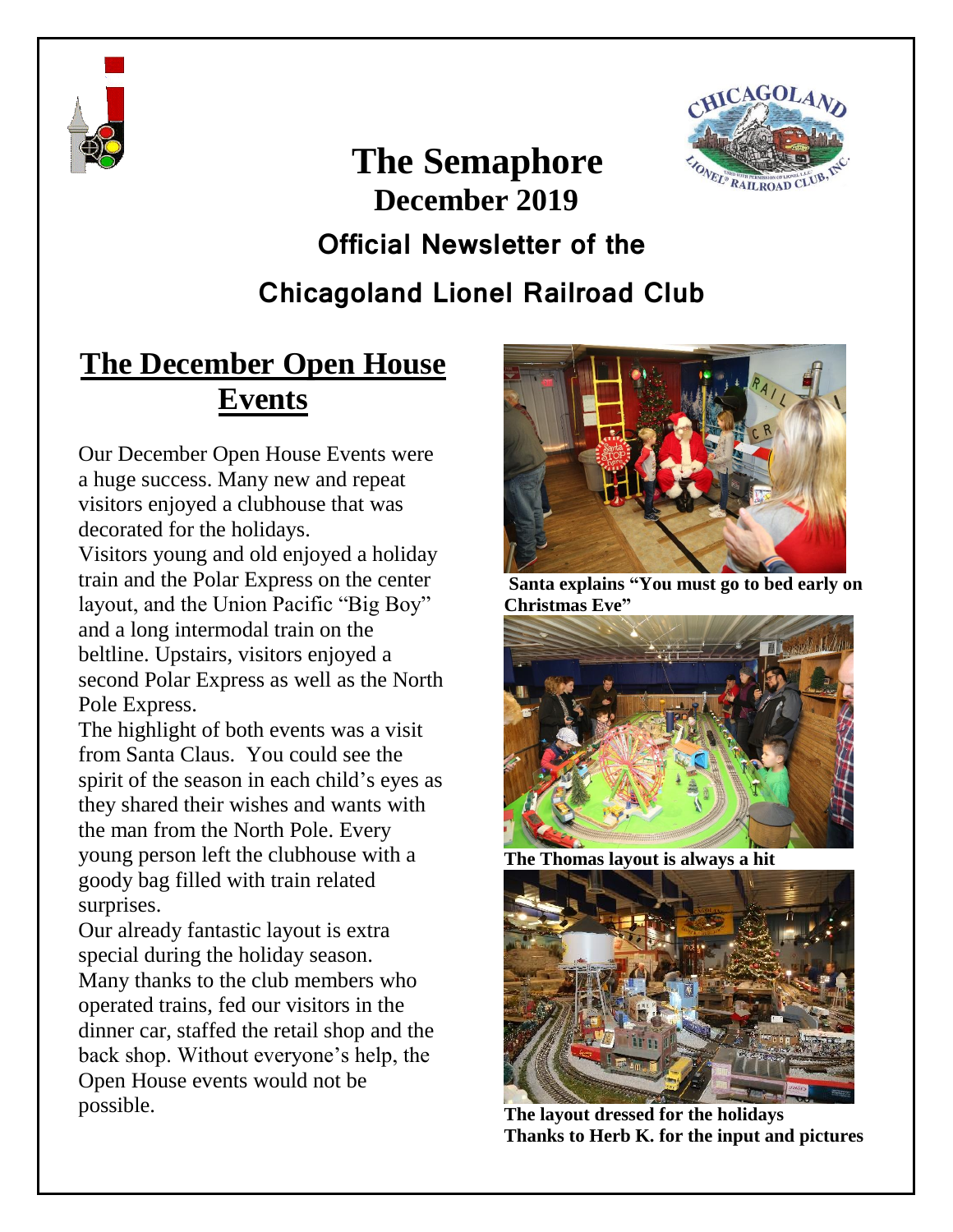#### **Polar Express Railroad Trivia Question**

In the Polar Express movie, what was the "First gift of Christmas"? The answer is found later in the newsletter.

### **The CLRC Supports Historic Pullman Foundation**

On December 8th, four current CLRC members and one former member came out to support the 2019 Candlelight House Walk sponsored by the Historic Pullman Foundation. Stop number 2 was all about trains. It was in the Florence Lowden Miller Historic Pullman Center. Four different layouts were in operation and everyone entering the exhibit was transported back in time to when "Railroads were King". Tom and Mike Mc Mahon were operating a vintage 12' by 8' 1950's and 60's Lionel layout with period correct accessories while Kevin and P.J. and a former CLRC member were operating on a more current 12' by 8' layout. A member of the HPF was busy shepherding an HO Budweiser train and a double oval of "N" scale freighters. Highlights on one of the O/027 layouts were an operating skating rink, the Roseland Theater and a smoking log cabin that burned a pine scented incense stick, just like the 1950's. Premier rolling stock included the 1,000,000th Pullman box car, a Pullman Troop Train consisting of Troop Sleepers, a Troop Kitchen and a

Hospital Car and an M 1,000 articulated streamline passenger train. All of these pieces were originally built at the Pullman Works.

The official count for the Day was 160 visitors and many took the opportunity to take a CLRC card and said that they planned on visiting our Clubhouse.

Thanks to **Kevin Barry Jr.** and his team for supporting this great cause.



#### **Lionel Ambassador Club**

We also have completed our Fourth Lionel Ambassador's Club activities. We are scheduled to be listed in the Early 2020 Lionel Catalog. **Thanks to Herb K. for the update**

### **Social Media Update**

The number of "Likes" on Facebook continues to increase year after year. Here is a breakdown for the last four years from January through December: 2016 - 530 Likes 2017 – 875 Likes 2018 – 1,200 Likes 2019 – 1,650 Likes 2019 was our best year of adding "Likes" as we increased our Like count by 450.

This increase is a testament that people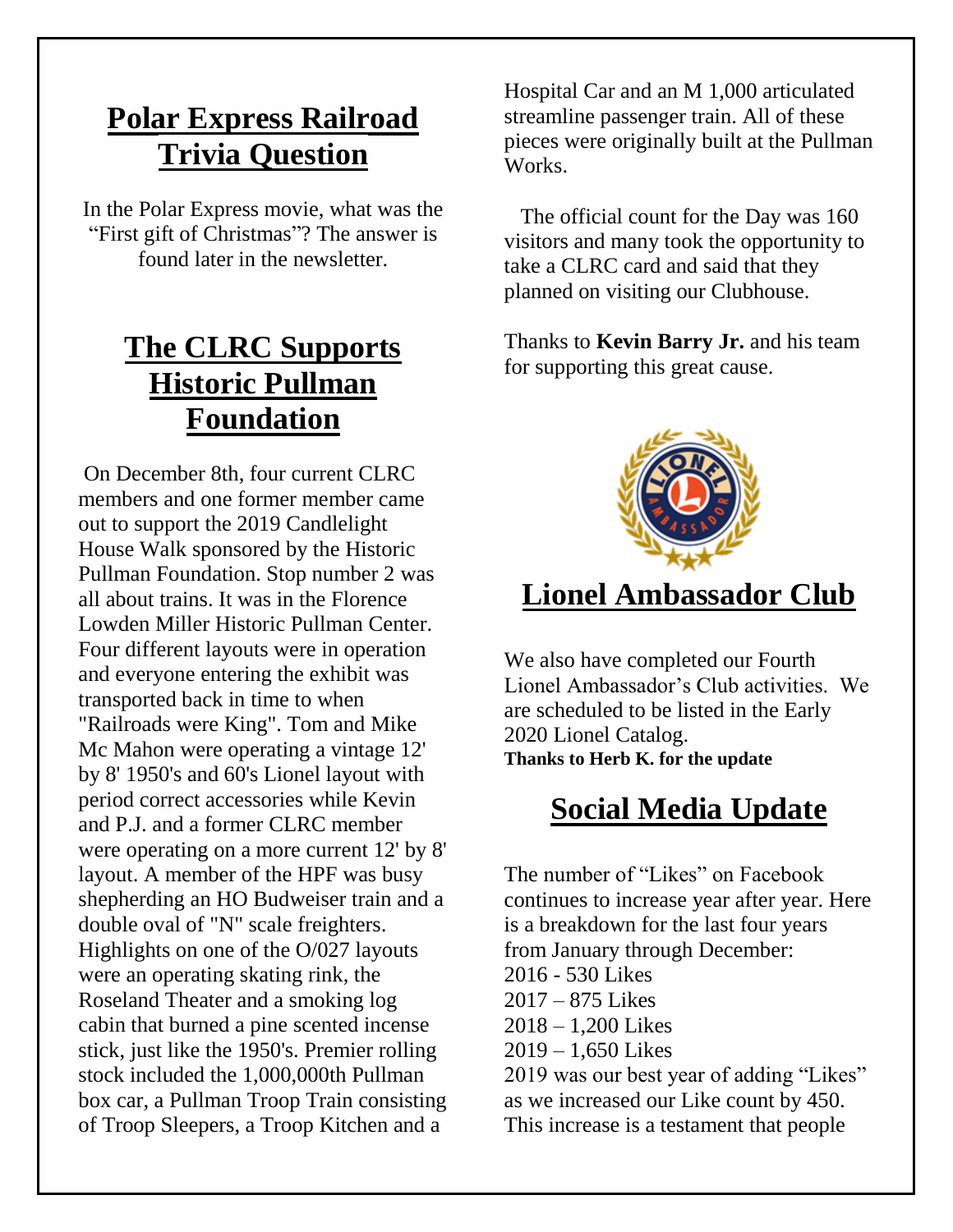are interested in wanting to know what is happening at our clubhouse. A year from now we should easily be over 2,000 Likes.

I addition, we had over 6,200 visits to our website at CLRCTrains.com this year. While this is 300 less visits from last year it still is a very strong number. The major reason while people go to our website is to look up our Open House dates. And if you haven't check, our 2020 event calendar has been posted. **Thanks to Joe S. for the update**

### **Trivia Question Answer:**

A bell from Santa's sleigh

# **CLRC 25th Anniversary Club Car Two**

Our Anniversary Club Car Two was featured in the latest issue of Classic Toy Trains. It is Lionel's modern LionScale 57' O-Gauge Refer Car, with Rotating Bearing Cap Trucks, separately applied extras, including the ladders and more. This car will enjoy riding with the rest of your CLRC consist on your railroad or enjoyed on your wall of other CLRC trophy cars.

This car is made in the USA at Lionel's Headquarters, Concord, NC. With the advertisement in the magazine, the remaining cars will go fast. Sales are first come first serve. Get yours before they are gone.



# **2020 Club Dues**

As a reminder, club dues were due by the end of December. If you have not renewed, it is not too late. If you have questions, please reach out to Bob Ciolino at [robertciolino@att.net](mailto:robertciolino@att.net)

# **Modeling Tip**

Last year I found a plastic Elf on the Shelf at Walgreen's for \$4.00 and put it on a flat car. I told a friend who models in "G" gauge and he did one as well. My friend recently was asked to run his trains for a church sponsored Breakfast with Santa. Two young men were watching the train go around the track and one was overheard saying, "That's not a real Elf on the Shelf, it's generic". My friend had to turn away before he broke out laughing. **Thanks to Kevin B for the tip**



This space will be used to advertise items for sale by the Club or by members.

Club owned items may be purchased by seeing **Bob Ciolino** at the clubhouse or contacting him via phone at 708-828- 2041 or e-mail at [robertciolino@att.net.](mailto:robertciolino@att.net)For member owned items, the seller must provide contact information. Member listings are restricted to two specific items, or a general listing identifying the type(s) of items for sale. Listings will continue to appear in the newsletter for two consecutive months, or until sold,